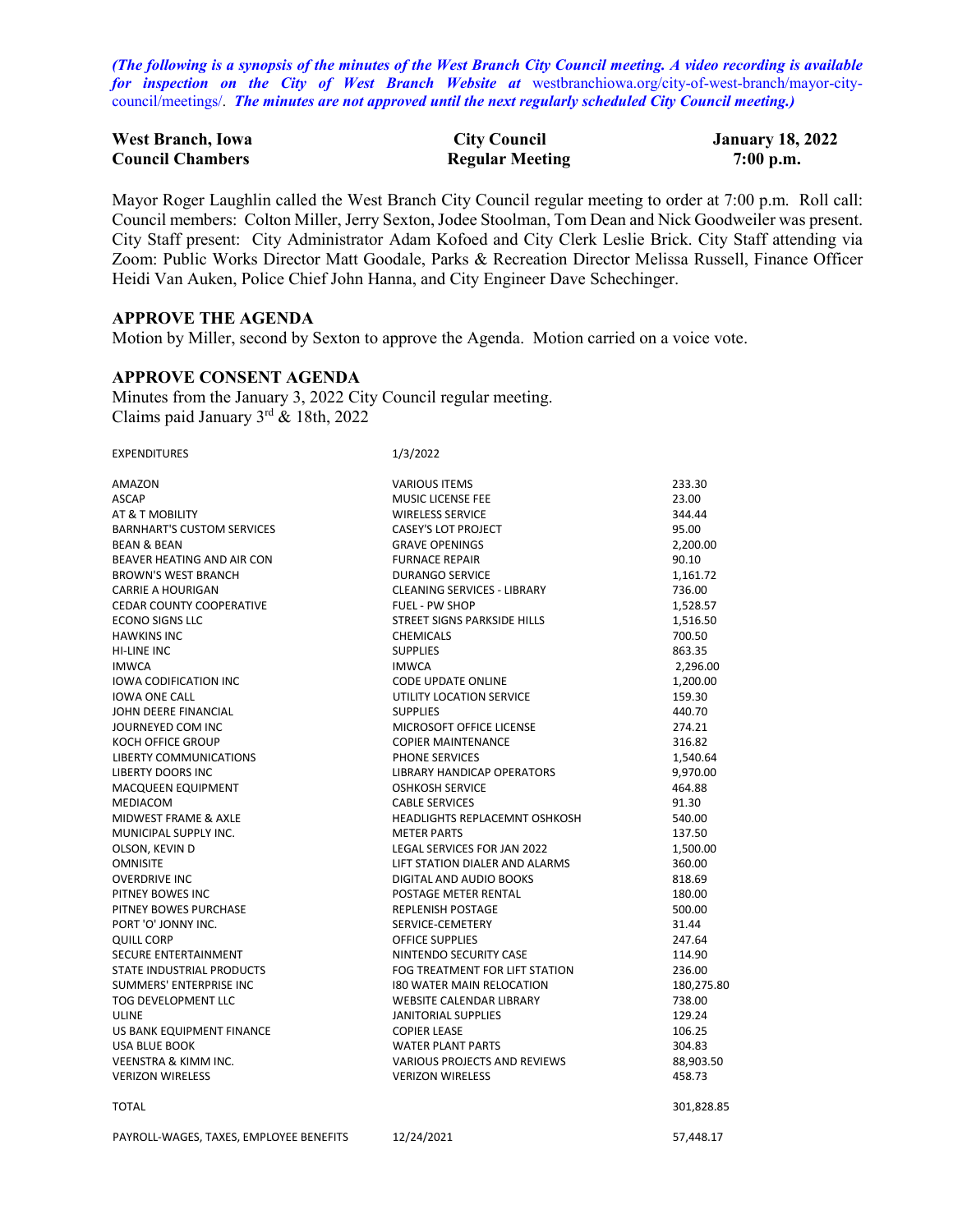#### PAID BETWEEN MEETINGS

FIDELITY BANK & TRUST THE STATE OF ACCIONA LAWSUIT LOAN PAYMENT THE STATE ACCIONAL ACCIONAL AND ACCIONAL LOAN PAYMENT THE STATE OF A STATE OF A STATE OF A STATE OF A STATE OF A STATE OF A STATE OF A STATE OF A STATE OF A S IOWA FINANCE AUTHORITY UMB BANK 14,450.00 UMB BANK BOND 2015 INTEREST 4,320.00 BOND 2016A INTEREST UMB BANK BOND 2016B INTEREST 2,950.00 UMB BANK BOND 2017 INTEREST 40,336.25 BOND FEES 2013,2015,2016A, 2016B, 2017

TOTAL 185,451.86

## GRAND TOTAL EXPENDITURES 544,728.88

| <b>FUND TOTALS</b>             |            |
|--------------------------------|------------|
| 001 GENERAL FUND               | 29,380.38  |
| 022 CIVIC CENTER               | 89.17      |
| 031 LIBRARY                    | 19,205.16  |
| 036 TORT LIABILITY             | 2,065.82   |
| 110 ROAD USE TAX               | 10,975.56  |
| 112 TRUST AND AGENCY           | 13,984.41  |
| 226 BONDING                    | 182,758.11 |
| 321 WIDENING WAPSI CREEK       | 151.5      |
| 323 I-80 WEST, WATER MAIN RELO | 180,275.80 |
| 324 WW TREATMT FAC IMP 2021    | 87.450.00  |
| 326 ROUNDABOUT MAIN & CEDA     | 372        |
| 327 SPONS WATER QUAL IMP       | 744        |
| 600 WATER FUND                 | 8,650.53   |
| 603 WATER SINKING FUND         | 2693.75    |
| 610 SEWER FUND                 | 5.932.69   |
|                                |            |
|                                |            |

## GRAND FUND TOTAL 544,728.88

#### EXPENDITURES 1/18/2022

| <b>HYDRAULIC OIL FOR TRUCK</b>      | 69.27                                                                                 |
|-------------------------------------|---------------------------------------------------------------------------------------|
| MILEAGE TO BANK                     | 17.66                                                                                 |
| <b>RECORDING FEES</b>               | 28.00                                                                                 |
| THE FOUR WINDS BOOK                 | 18.00                                                                                 |
| TREE CUTTING SERVICE                | 1,360.00                                                                              |
| <b>BLDG INCENTIVE PAYMENT</b>       | 1,111.91                                                                              |
| MILEAGE                             | 19.89                                                                                 |
| <b>SHOP SUPPLIES</b>                | 118.09                                                                                |
| <b>CLEANING SERVICES</b>            | 234.00                                                                                |
| TRASH & RECYCLING DEC 2021          | 16,401.50                                                                             |
| <b>STREET LIGHTS</b>                | 207.80                                                                                |
| <b>VEHICLE MAINTENANCE SUPPLIES</b> | 1,859.33                                                                              |
| NEW YEARS EVENT SUPPLIES REIMB      | 43.46                                                                                 |
| <b>HOLLOW CONCRETE BLOCKS</b>       | 469.93                                                                                |
| <b>LAB ANALYSIS</b>                 | 40.50                                                                                 |
| PAPER TOWERLS - TOWN HALL           | 24.80                                                                                 |
| <b>NEW TRUCK BUILD - PW</b>         | 26,893.34                                                                             |
| <b>BOARDING OF DOG</b>              | 1,648.06                                                                              |
| <b>LIGHT REPAIR FOR TRUCK</b>       | 26.65                                                                                 |
| <b>LEGAL PUBLICATIONS</b>           | 486.38                                                                                |
| <b>VEHICLE FUEL</b>                 | 1,207.52                                                                              |
|                                     | 52,286.09                                                                             |
|                                     |                                                                                       |
|                                     | 49.191.92                                                                             |
|                                     |                                                                                       |
|                                     | 507.87                                                                                |
|                                     | 2,514.00                                                                              |
| SEWER SALES TAX DECEMBER            | 980.00                                                                                |
|                                     | 265.59                                                                                |
|                                     | 4,267.46                                                                              |
|                                     |                                                                                       |
|                                     | 105,745.47                                                                            |
|                                     | 1/7/2022<br>DECEMBER CREDIT CARD FEES<br><b>WET TAX DECEMBER</b><br><b>UB REFUNDS</b> |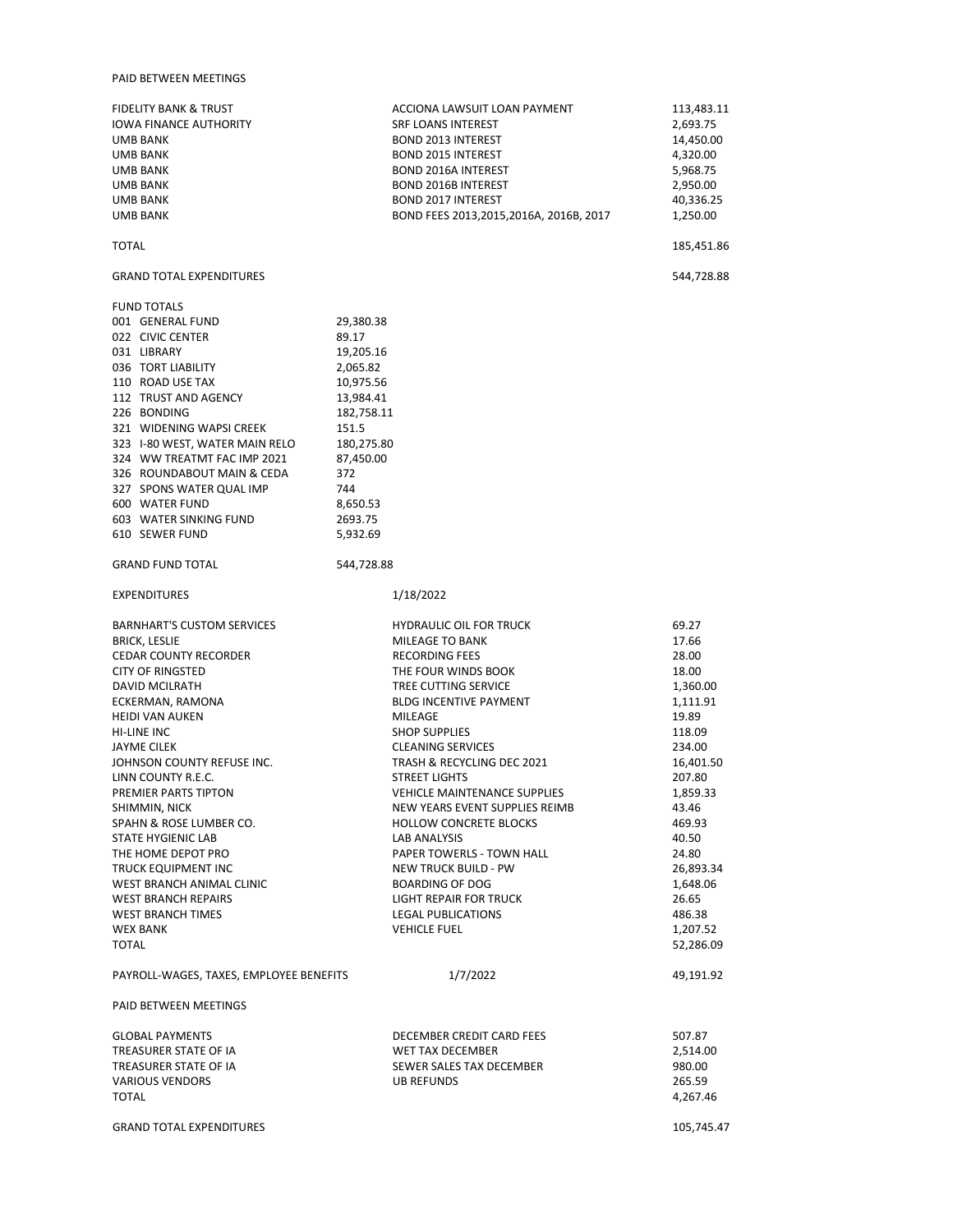| <b>FUND TOTALS</b>      |            |
|-------------------------|------------|
| 001 GENERAL FUND        | 40,918.99  |
| 022 CIVIC CENTER        | 186.8      |
| 031 LIBRARY             | 5879.24    |
| 110 ROAD USE TAX        | 32.163.21  |
| 112 TRUST AND AGENCY    | 5,720.58   |
| 600 WATER FUND          | 8589.82    |
| 610 SEWER FUND          | 12,286.83  |
| <b>GRAND FUND TOTAL</b> | 105.745.47 |

Miller questioned the bill from Liberty Doors in the amount of \$9,970.00. Assistant Library Director Becky Knoche said the bill was to replace to handicap doors that were no longer operational and could not be repaired. Miller asked if it was a budgeted expense, but Knoche could not specifically confirm that is was but did say the Library budgets for building maintenance.

Motion by Dean second by Goodweiler to approve the Consent agenda. AYES: Dean, Goodweiler, Stoolman, Miller, Sexton. NAYS: None. Motion carried.

## **PRESENTATIONS / COMMUNICATIONS / OPEN FORUM - NONE**

## **PUBLIC HEARING / NON-CONSENT AGENDA**

Third Reading Ordinance 789 – Amending Title "Traffic and Vehicles" Chapter 69 "Parking Regulations". / Move to action.

## **ORDINANCE 789**

#### **AN ORDINANCE AMENDING TITLE "TRAFFIC AND VEHICLES" CHAPTER 69 "PARKING REGULATIONS".**

**WHEREAS,** the City of West Branch, Iowa has jurisdiction to establish Parking Regulations within the corporate limits of the City of West Branch; and

**WHEREAS,** No Parking Zones shall mean, to stop, stand, or parking of a vehicle in any of the following designated no parking zones except when necessary to avoid conflict with other traffic or in compliance with the direction of a peace officer or traffic control signal; and **WHEREAS,** the City Council has heretofore deemed it necessary and desirable to pass legislation regulating the no parking zones within the City.

**NOW, THEREFORE, BE IT ORDAINED,** by the City Council of the City of West Branch, Cedar County, Iowa:

**Section 1: Amendment.** The Code of Ordinances is hereby amended by the City Council of West Branch, Iowa by adding the following new subsections to Title, "TRAFFIC AND VEHICLES", Chapter 69, "PARKING REGULATIONS", Section 69.08, NO PARKING ZONES.

*(Insert after current subsection)*

The west side of Ohrt Street from the intersection of West Orange Street to the south curb cut of Lot 11 Lynch Heights. *(Insert after current subsection)*

The east side of Ridgeview Drive from the south curb cut of Lot 12 Meadows Subdivision Part 1 to the end of the street. *(Insert after current subsection)*

The west side of Dawson Drive from its intersection with West Main Street to a point 290 feet to the north.

*(Insert after current subsection)*

The east side of Dawson Drive.

*(Insert after current subsection)*

The south side of Prairie View Drive.

*(Insert after current subsection)*

The north side of Ember Lane.

*(Insert after current subsection)*

The west side of Lazy Brook Drive.

*(Insert after current subsection)*

The north side of Serenity Circle from the west lot line of Lot 7 Cedars Edge 1<sup>st</sup> Addition to the end of the street.

*(Insert after current subsection)*

The south side of Serenity Circle from its intersection with Cedar Johnson Road to its intersection with Greenview Drive.

Renumber all remaining subsections after these changes

Section 2. Conflicts. All ordinances or parts of ordinances not specifically provided for and in conflict with the provisions of this ordinance are hereby repealed.

**Section 3. Adjudication.** If any section, provision, or part of this ordinance shall be adjudged to be invalid or unconstitutional, such adjudication shall not affect the validity of the ordinance as a whole or any section, provision or part thereof not adjudged invalid or unconstitutional.

**Section 4. Effective Date.** This ordinance shall be in full force and effect after its passage, approval and publication as required by law.

\*\*\*\*\*\*\*\*\*\*\*\*\*\*\*\*\*\*\*\*

#### **Passed and approved this 18th day of January, 2022**

| First Reading:  | December 20, 2021 |
|-----------------|-------------------|
| Second Reading: | January 3, 2022   |
| Third Reading:  | January 18, 2022  |

Roger Laughlin, Mayor

\_\_\_\_\_\_\_\_\_\_\_\_\_\_\_\_\_\_\_\_\_\_\_\_\_\_\_\_\_\_\_\_\_\_\_\_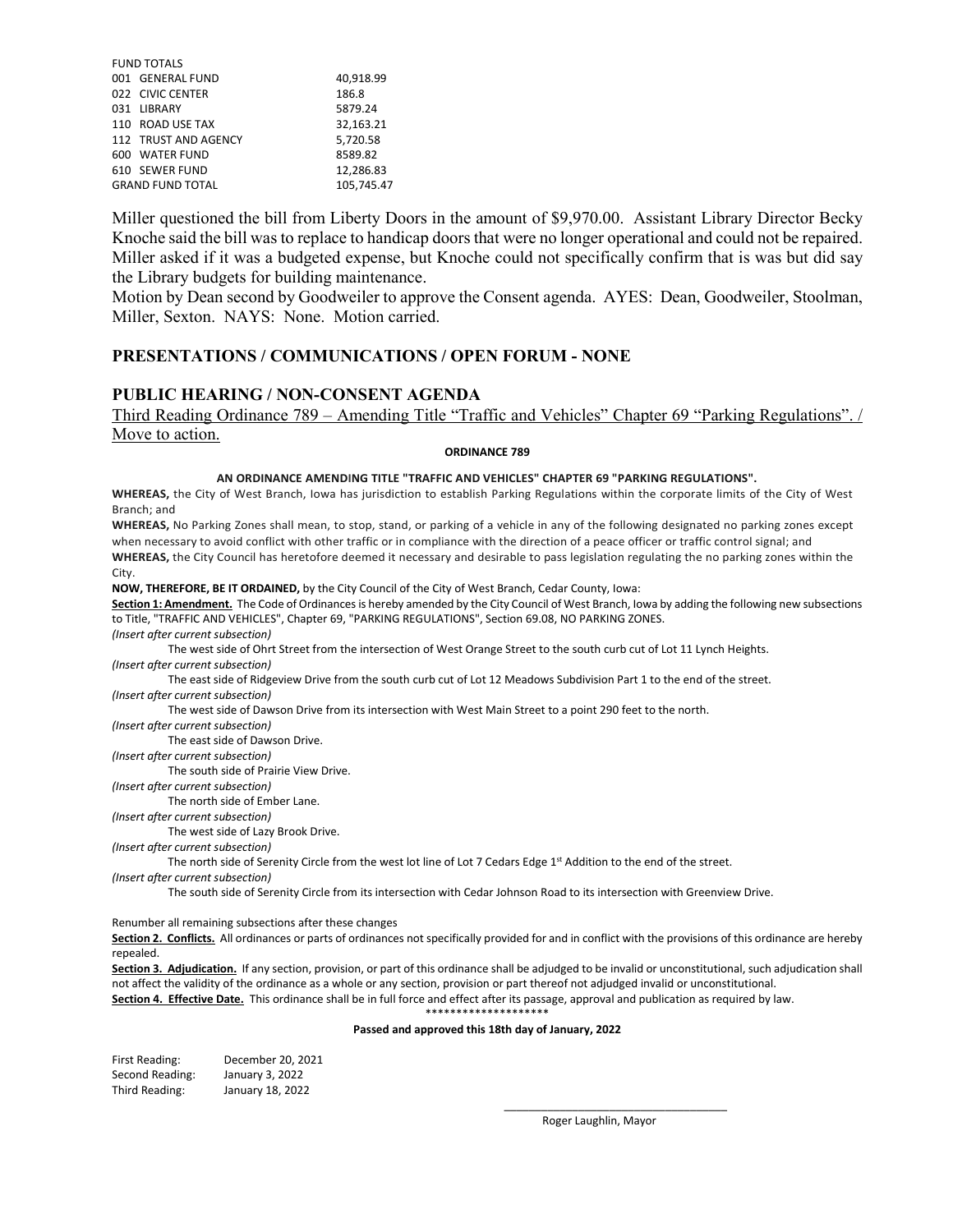Leslie Brick, City Clerk

The Council had no comments.

\_\_\_\_\_\_\_\_\_\_\_\_\_\_\_\_\_\_\_\_\_\_\_\_\_\_\_\_\_\_\_\_\_\_\_\_

Motion by Sexton, second by Miller to approve third reading of Ordinance 789. AYES: Sexton, Miller, Stoolman, Dean, Goodweiler. NAYS: None. Motion carried.

## Third Reading Ordinance 788 – Adopting the "Code of Ordinances of the City of West Branch, Iowa. / Move to action.

#### **ORDINANCE NO. 788 AN ORDINANCE ADOPTING THE "CODE OF ORDINANCES OF THE CITY OF WEST BRANCH, IOWA"**

BE IT ORDAINED by the City Council of the City of West Branch, Iowa, that:

SECTION 1. Pursuant to published notice and following public hearing on the 20th day of December, 2021, so required by Sections 362.3 and 380.8, Code of Iowa, there is hereby adopted by the City of West Branch, Iowa, the "CODE OF ORDINANCES OF THE CITY OF WEST BRANCH, IOWA."

SECTION 2. All of the provisions of the "CODE OF ORDINANCES OF THE CITY OF WEST BRANCH, IOWA," shall be in force and effect on and after the effective date of this ordinance.

SECTION 3. All ordinances or parts thereof in force on the effective date of this ordinance are hereby repealed from and after the effective date of this ordinance, except as hereinafter provided.

SECTION 4. The repeal provided for in the preceding section of this ordinance shall not affect any offense or act committed or done or any penalty or forfeiture incurred or any contract or right established or accruing before the effective date of this ordinance; nor shall such repeal affect any ordinance or resolution promising or guaranteeing the payment of money by the City or authorizing the issuance of any bonds of said City or any evidence of said City's indebtedness or any contract or obligation assumed by said City; nor shall said repeal affect the administrative ordinances or resolutions of the Council not in conflict or inconsistent with the provisions of "THE CODE OF ORDINANCES OF THE CITY OF WEST BRANCH, IOWA"; nor shall it affect the following ordinances specifically saved from repeal:

#### **URBAN RENEWAL**

| <b>ORDINANCE NO.</b> | <b>ADOPTED</b>    | <b>NAME OF AREA</b>                                 |
|----------------------|-------------------|-----------------------------------------------------|
| 421                  | December 18, 1989 | Urban Renewal Project Area I                        |
| 465                  | August 15, 1994   | 1994 Addition to the West Branch Urban Renewal Area |
| 556                  | August 4, 2002    | 2002 Addition to the West Branch Urban Renewal Area |

#### **VACATION AND DISPOSAL OF STREETS**

| <b>ORDINANCE NO.</b> | <b>ADOPTED</b>     | <b>ORDINANCE NO.</b> | <b>ADOPTED</b>   |
|----------------------|--------------------|----------------------|------------------|
| 167                  | June 4, 1953       | 292                  | October 3, 1977  |
| 170                  | October 5, 1953    | 293                  | October 3, 1977  |
| 172                  | April 5, 1954      | 307                  | July 2, 1979     |
| 179                  | January 3, 1956    | 513                  | July 19, 1999    |
| 180                  | April 2, 1956      | 522                  | February 7, 2000 |
| 181                  | May 7, 1956        | 525                  | June 5, 2000     |
| 186                  | July 7, 1958       | 544                  | November 5, 2001 |
| 189                  | September 14, 1959 | 546                  | January 7, 2002  |
| 190                  | September 19, 1959 | 615                  | August 7, 2006   |
| 204B                 | April 6, 1964      | 625                  | January 2, 2007  |
| 236                  | September 8, 1970  | 628                  | February 5, 2007 |
| 237                  | November 2, 1970   | 631                  | June 18, 2007    |
| 240                  | April 5, 1971      | 682                  | July 18, 2011    |
| 245                  | December 20, 1971  | 690                  | March 5, 2012    |
| 264                  | April 21, 1975     | 708                  | May 6, 2013      |
| 277                  | June 21, 1976      | 710                  | May 20, 2013     |
| 289                  | June 20, 1977      | 766                  | June 24, 2019    |

## **VACATION AND DISPOSAL OF STREETS**

| <b>ORDINANCE NO.</b> | <b>ADOPTED</b>     |
|----------------------|--------------------|
| 37                   | February 15, 1928  |
| 217                  | March 27, 1966     |
| 218                  | July 10, 1967      |
| 229                  | May 19, 1969       |
| 270                  | September 15, 1975 |
| 286                  | June 6, 1977       |

## **ZONING REGULATIONS (ZONING MAP)**

| <b>ORDINANCE</b> | <b>ADOPTED</b>    | <b>ORDINANCE NO.</b> | <b>ADOPTED</b>    |
|------------------|-------------------|----------------------|-------------------|
| 454              | August 2, 1993    | 646                  | December 17, 2007 |
| 463              | July 5, 1994      | 670                  | May 3, 2010       |
| 466              | August 15, 1994   | 674                  | February 21, 2011 |
| 470              | February 21, 1995 | 709                  | April 15, 2013    |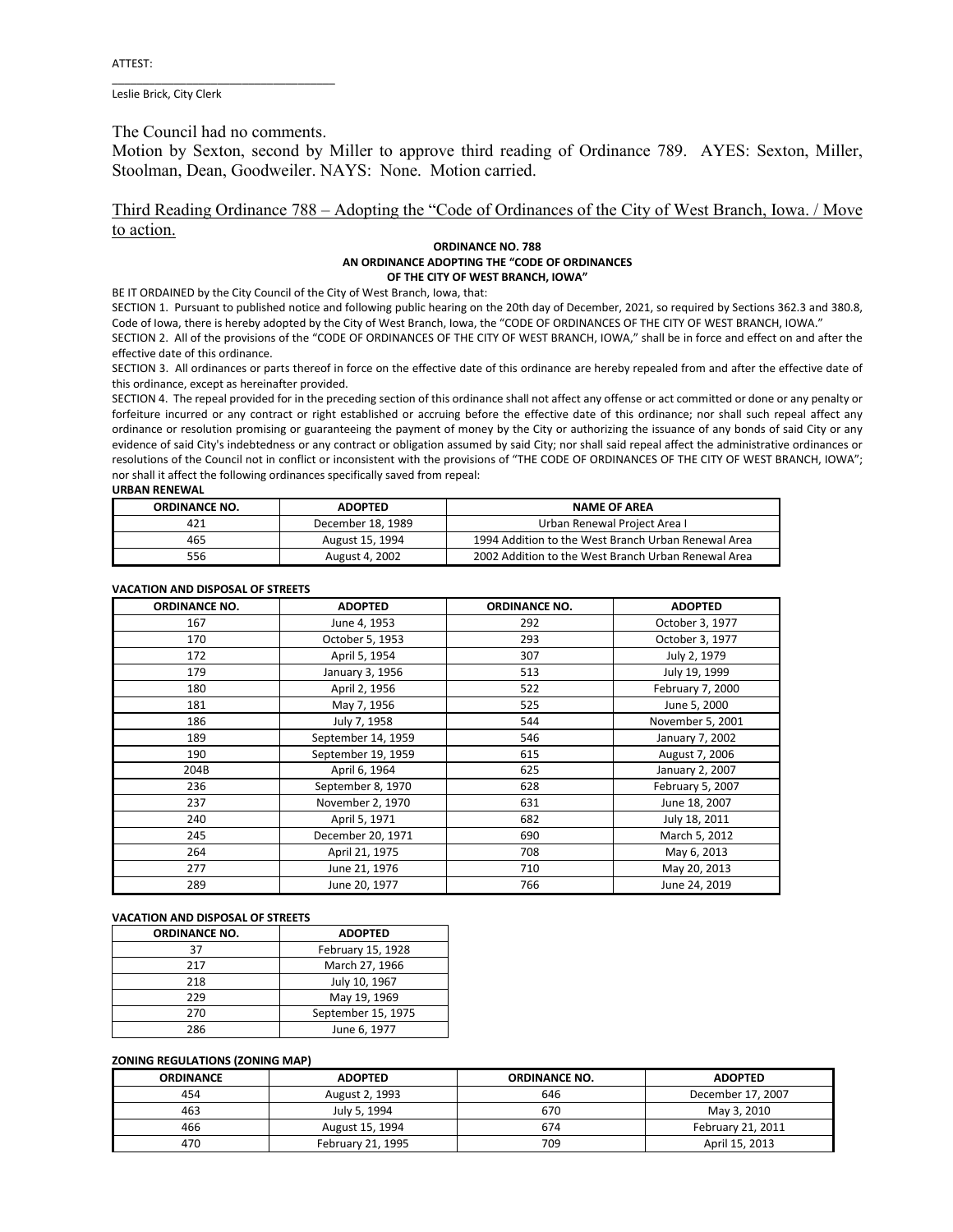| 471 | March 6, 1995     | 736 | May 2, 2016       |
|-----|-------------------|-----|-------------------|
| 475 | August 1, 1995    | 737 | May 2, 2016       |
| 478 | May 20, 1996      | 738 | May 16, 2016      |
| 499 | November 17, 1997 | 739 | July 18, 2016     |
| 506 | February 16, 1999 | 754 | June 25, 2018     |
| 516 | October 4, 1999   | 760 | December 17, 2018 |
| 529 | September 5, 2000 | 761 | December 17, 2018 |
| 534 | March 5, 2001     | 762 | December 17, 2018 |
| 555 | August 19. 2002   | 764 | April 1, 2019     |
| 557 | November 18, 2002 | 765 | March 18, 2019    |
| 581 | February 22, 2005 | 772 | March 2, 2020     |
| 629 | March 19, 2007    |     |                   |

nor shall it affect any other right or franchise conferred by any ordinance or resolution of the Council or any other person or corporation; nor shall it affect any ordinance naming, establishing, relocating or vacating any street or public way, whether temporary or permanent; nor shall it affect any ordinance amending the official zoning map, establishing building lines, establishing and changing grades, or dedicating property for public use; nor shall it affect any prosecution, suit or other proceeding pending or any judgment rendered on or prior to the effective date of this ordinance. SECTION 5. The following ordinances, passed subsequent to the preparation of this code but prior to adoption of this code, are hereby adopted and made a part of this code.

SECTION 6. An official copy of the "CODE OF ORDINANCES OF THE CITY OF WEST BRANCH, IOWA," adopted by this ordinance, including a certificate of the City Clerk as to its adoption and the effective date, is on file in the office of the City Clerk, and shall be kept available for public inspection. SECTION 7. The City Clerk shall furnish a copy of the "CODE OF ORDINANCES OF THE CITY OF WEST BRANCH, IOWA," to the Judicial Magistrates serving the City of West Branch.

SECTION 8. This ordinance shall be in full force and effect from and after the publication of this ordinance, as required by law. Passed by the City Council of the City of West Branch, Iowa, the 18th day of January, 2022.

Roger Laughlin, Mayor

\_\_\_\_\_\_\_\_\_\_\_\_\_\_\_\_\_\_\_\_\_\_\_\_\_\_\_\_

ATTEST:\_\_\_\_\_\_\_\_\_\_\_\_\_\_\_\_\_\_\_\_\_\_\_\_

## Leslie Brick, City Clerk

| First Reading:  | December 20, 2021 |
|-----------------|-------------------|
| Second Reading: | January 3, 2022   |
| Third Reading:  | January 18, 2022  |

#### **CLERK'S CERTIFICATE**

|                            | --------------------                                                                                    |       |
|----------------------------|---------------------------------------------------------------------------------------------------------|-------|
|                            | I hereby certify that the foregoing Ordinance No. 788 was published as required by law on the<br>dav of | 2022. |
| SIGNED                     |                                                                                                         |       |
| Leslie Brick, City Clerk   |                                                                                                         |       |
| <b>CLERK'S CERTIFICATE</b> |                                                                                                         |       |
| State of Iowa              |                                                                                                         |       |
|                            | SS                                                                                                      |       |
| County of                  |                                                                                                         |       |

I, \_\_\_\_\_\_\_\_\_\_\_\_\_\_\_\_\_\_\_\_\_\_\_\_\_\_\_\_\_, City Clerk of the City of West Branch, Iowa, hereby certify that the "CODE OF ORDINANCES OF THE CITY OF WEST BRANCH, IOWA," was adopted by the City Council of the City of West Branch, Iowa, and that an official copy of said Code of Ordinances is on file at the office of the City Clerk, City of West Branch, Iowa, and that Ordinance No. 788 adopting said Code of Ordinances was passed by the City Council of the City of West Branch, Iowa, on the \_\_\_\_\_ day of \_\_\_\_\_\_\_\_\_\_\_, \_\_\_\_\_\_\_\_\_\_, signed by the Mayor on the \_\_\_\_\_\_\_ day of \_\_\_

; duly recorded and published as provided by law, and that the effective date of said Code is Witness my hand and official seal of the City of West Branch, Iowa, this \_\_\_\_\_ day of \_\_\_  $SIGNFD:$ 

Leslie Brick, City Clerk

CITY OF WEST BRANCH, IOWA

The Council had no comments.

Motion by Sexton, second by Goodweiler to approve third reading of Ordinance 788. AYES: Sexton, Goodweiler, Miller, Stoolman, Dean. NAYS: None. Motion carried.

# First Reading Ordinance 790 – Amending Title "Traffic and Vehicles" Chapter 65 "Stop or Yield Required". / Move to action.

Sexton questioned why a yield sign was added on Cookson Drive (to the east) rather than a stop sign. Hanna replied that the one block street doesn't get that much traffic to warrant a stop sign but that it will be monitored and changed if needed in the future.

Motion by Sexton, second by Miller to approve first reading of Ordinance 790. AYES: Sexton, Miller, Goodweiler, Stoolman, Dean. NAYS: None. Motion carried.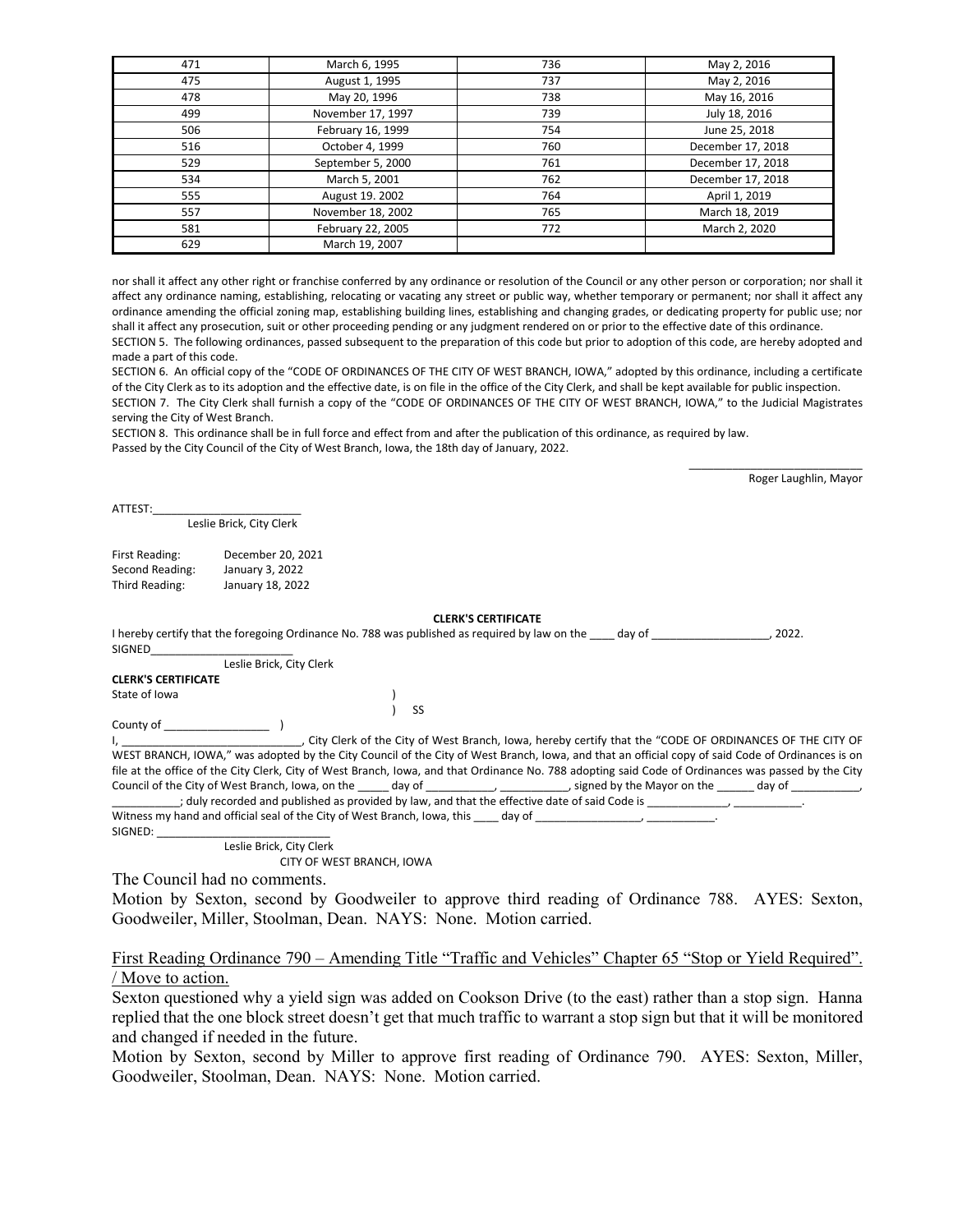Resolution 2022-05 – Approving application and related documents for a CDBG-CV Housing Conversion Grant for 109 and 111 E. Main Street, West Branch with I-Eighty Properties LLC as developers. / Move to action.

Kofoed explained that the city is the applicant (which is a requirement) for the grant and confirmed that the city will not have any financial match if the grant is awarded to the owners of I-Eighty Properties. Kofoed said that ECIA will administer the grant and that the city would act as a pass through for distributing grant funds. Sexton asked what type of work would be done with the properties. Kofoed said the grant is for creating and rehabbing new housing in downtowns. Miller asked if the owners would be able to use the grant funds for building repairs that happened to one of the properties in the summer of 2021. Kofoed said he was unsure if that would be allowed, but surmised that if the grant was awarded that it may free up other monies for those repairs. The Council had no other comments or questions.

Motion by Miller, second by Stoolman to approve Resolution 2022-05. AYES: Miller, Stoolman, Dean Sexton, Goodweiler. NAYS: None. Motion carried.

# Resolution 2022-06 – Approving the Wage Works Flexible Spending Account Renewal effective February 1, 2022 – January 31, 2023. / Move to action.

Kofoed briefly explained the program's benefits for city employees and said the cost of administration was very low. The Council agreed that it is benefit the city should continue to offer to its employees.

Motion by Stoolman, second by Goodweiler to approve Resolution 2022-06. AYES: Stoolman, Goodweiler, Dean, Miller, Sexton. NAYS: None. Motion carried.

# Council Feedback on Budget Session

Kofoed asked the Council for feedback on the January 10<sup>th</sup> budget work session and asked if they had any questions as a follow-up from that meeting. Dean stated that the meeting was very informative and very well organized. Miller said that Kofoed "was making the process really easy". Kofoed suggested that the Council hold one more budget work session to go through the remaining department budgets so they had a clear picture of what the future holds for the tight FY23 budget. The Council agreed on Monday, January 24th for the next meeting.

## Discussion – Develop a (city) TIF policy – need 2 Council volunteers

Kofoed asked for volunteers to assist him with creating a policy regarding Tax Increment Financing (TIF) requests and uses. Background: This topic was brought up a few weeks ago by Councilperson Miller who commented that since West Branch started to grow, more and more developers are looking for some sort of TIF Rebate. Miller said the city didn't have a formal policy by which to guide the council on when or who TIF should be granted and suggested the city develop a policy. Miller and Sexton both volunteered to help Kofoed develop the policy. Sexton said he likes using TIF to help the city grow, and Miller stated that he is more of the "conservative" so he felt their differing opinions could balance a fair policy. Laughlin said he would like to participate as well. Kofoed said he has reached out to other cities who utilize TIF and their policies to help guide the group and would be scheduling the first meeting soon.

## Discussion – Develop a salary wage policy for full-time employees – need 1 or 2 Council volunteers

Background: This topic was brought up a few years ago by several Council members during budget discussions over employee salaries. The Council felt that too much time was being taken deliberating salaries in Council meetings when employee salaries should be handled by department directors. Council person Dean developed a salary wage scale that was reviewed in 2020, but nothing was ever implemented. Kofoed said he had participated in salary surveys in the past but was looking for a couple of Council members to provide their input along with staff at developing a salary scale. Dean and Stoolman volunteered to participate in the project. Kofoed said meetings would be scheduled soon so that the policy could be implemented for the FY23 budget.

# **CITY ADMINISTRATOR REPORT**

Kofoed reported that the city was awarded the \$719,000 SRF – Clean Water Sponsored Project grant which can be used for the Wapsi Creek Widening project. Kofoed said this great news and will help the city keep that project alive. Kofoed added that he met with Hoover Presidential Foundation's Jerry Fleagle who will pay for the stage and band for the fireworks display for Hoover's Hometown Days. Kofoed said he will continue efforts in rebuilding relationships with the group. Kofoed also informed the Council that Rod Ness